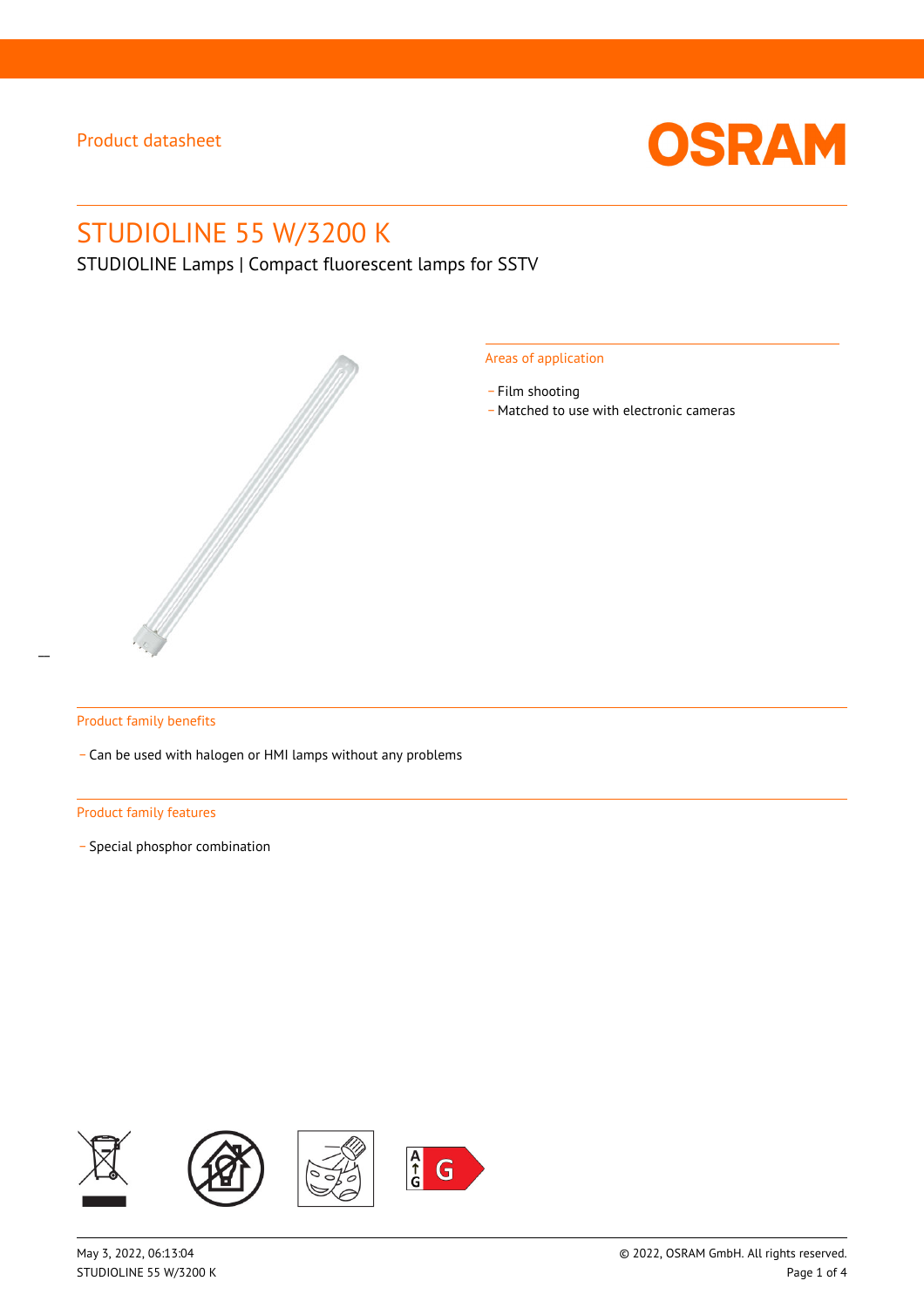### Technical data

### **Electrical data**

| Nominal wattage | 55.00 W |
|-----------------|---------|
| Nominal voltage | 100 V   |

### **Photometrical data**

| <b>Nominal luminous flux</b> | 3800 lm |
|------------------------------|---------|
| <b>Luminous flux</b>         | 3800 lm |
| Color temperature            | 3200 K  |
| Luminous efficacy            | 69 lm/W |

### **Dimensions & weight**



| 535.9 mm                                                                                                     |  |  |  |  |
|--------------------------------------------------------------------------------------------------------------|--|--|--|--|
|                                                                                                              |  |  |  |  |
| 8000 h $^{1}$ )                                                                                              |  |  |  |  |
| $1$ ) Failure rate 2 % the first 8000 h. This statement must be restricted only to attributable lamp faults. |  |  |  |  |
| <b>Additional product data</b>                                                                               |  |  |  |  |
| 2G11                                                                                                         |  |  |  |  |
|                                                                                                              |  |  |  |  |
| Only with specific dimmers                                                                                   |  |  |  |  |
|                                                                                                              |  |  |  |  |
|                                                                                                              |  |  |  |  |

### **Country specific categorizations**

| ----- | <b>ANSI code</b><br>Other |
|-------|---------------------------|
|-------|---------------------------|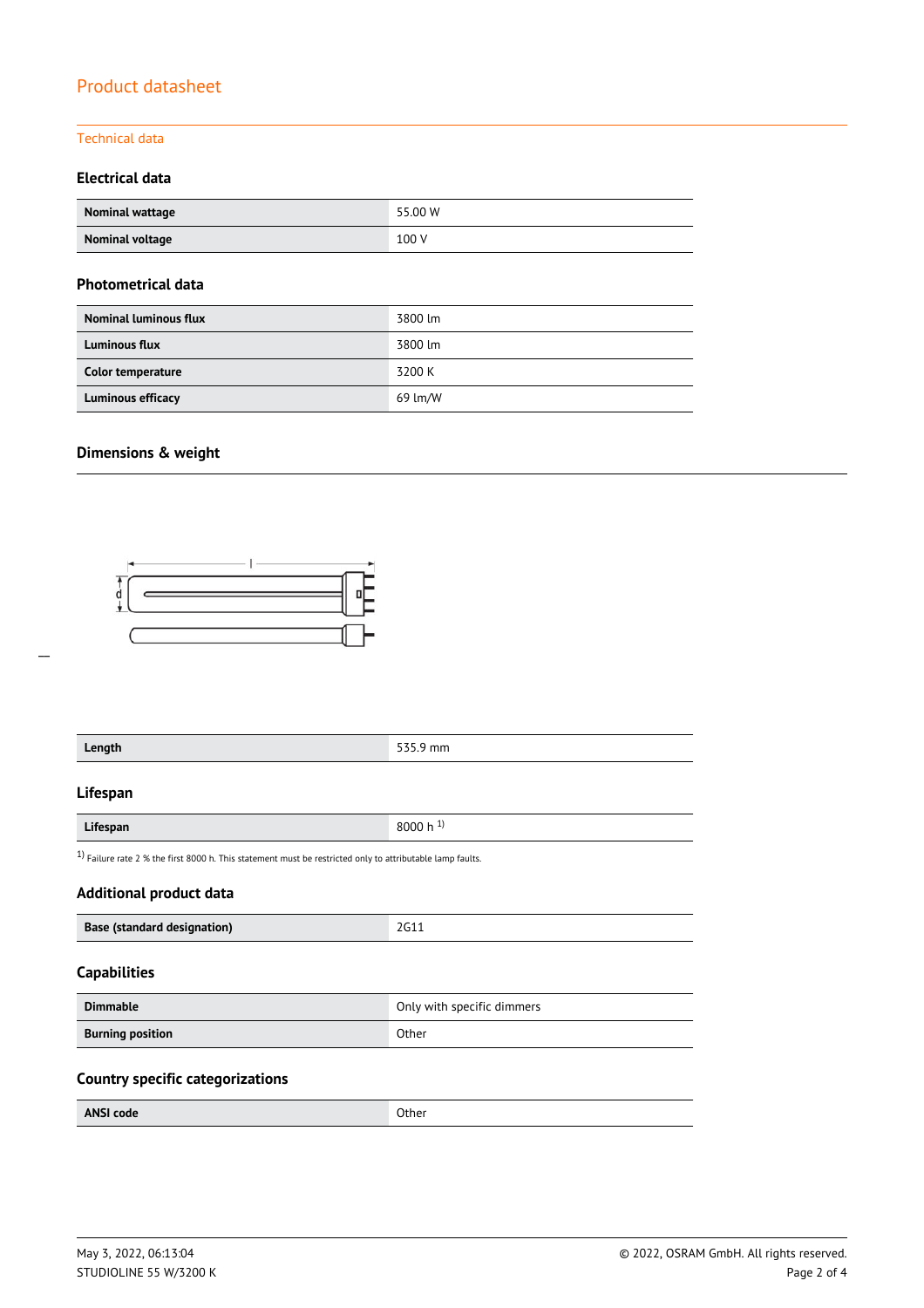#### **Environmental information**

### **Information according Art. 33 of EU Regulation (EC) 1907/2006 (REACh)**

| Date of Declaration               | 19-01-2022                         |  |
|-----------------------------------|------------------------------------|--|
| <b>Primary Article Identifier</b> | 4050300575292   0046135206078      |  |
| Candidate List Substance 1        | No declarable substances contained |  |
| Declaration No. in SCIP database  | No declarable substances contained |  |

#### Country specific information

| <b>Product code</b> | <b>METEL code</b> | SEG-No.                  | STK-Number | <b>UK Org</b>            |
|---------------------|-------------------|--------------------------|------------|--------------------------|
| 4050300575292       | OSRSTUDIO5531     | $\overline{\phantom{a}}$ | <b>м.</b>  | $\overline{\phantom{a}}$ |
| 4050300575292       | OSRSTUDIO5531     |                          |            | -                        |